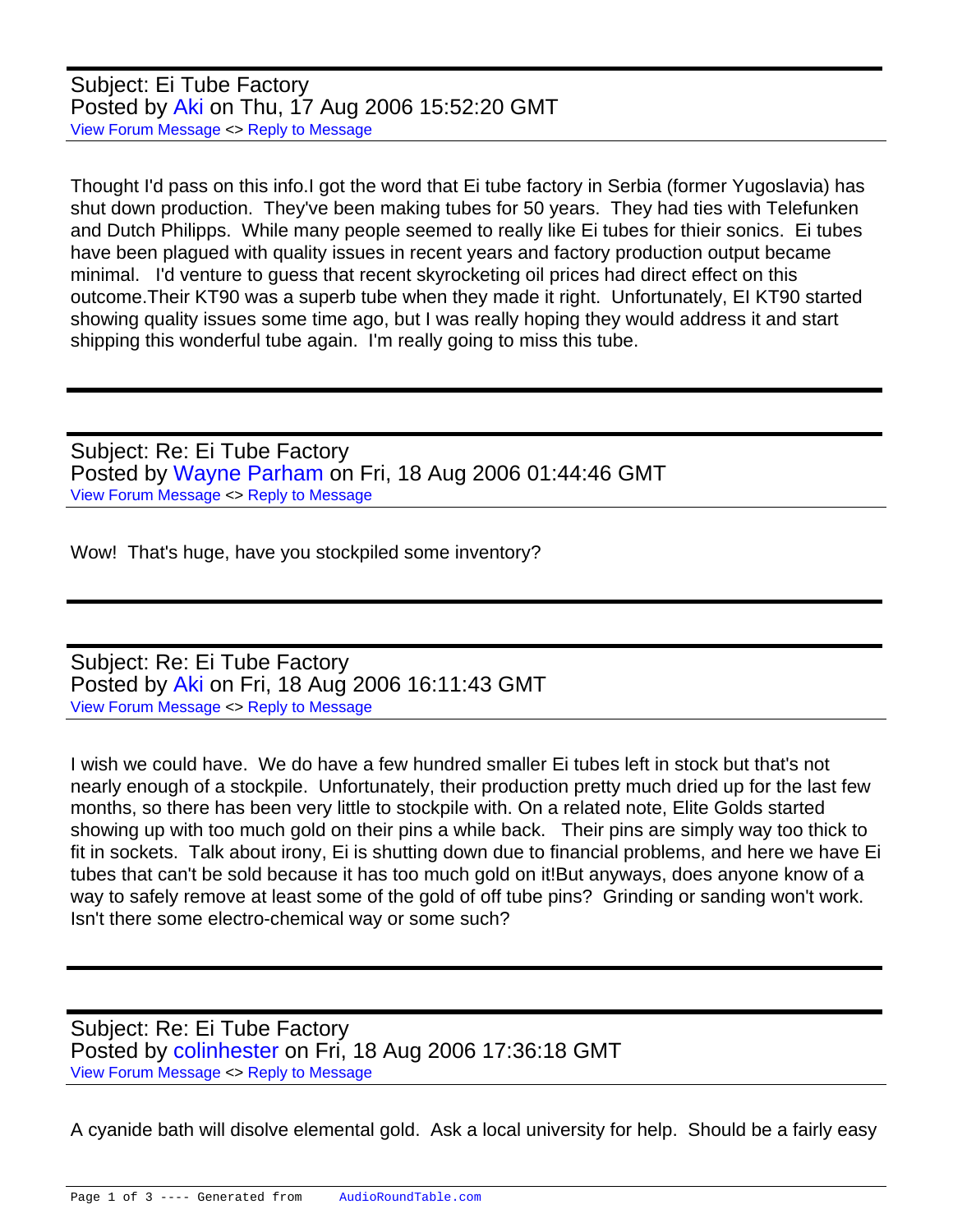Subject: Cyanide..! Posted by [Aki](https://audioroundtable.com/forum/index.php?t=usrinfo&id=198) on Fri, 18 Aug 2006 20:22:39 GMT [View Forum Message](https://audioroundtable.com/forum/index.php?t=rview&th=1736&goto=9785#msg_9785) <> [Reply to Message](https://audioroundtable.com/forum/index.php?t=post&reply_to=9785)

Wow, Cyanide? That means no DIY gold removal for me for sure! I'll ask around. Thanks, Colin!

Subject: Yeap Posted by [colinhester](https://audioroundtable.com/forum/index.php?t=usrinfo&id=78) on Fri, 18 Aug 2006 20:37:53 GMT [View Forum Message](https://audioroundtable.com/forum/index.php?t=rview&th=1736&goto=9786#msg_9786) <> [Reply to Message](https://audioroundtable.com/forum/index.php?t=post&reply_to=9786)

That's why gold mines are a NASTY place to be. If you are unable to find anyone willing to help, PM me.....Colin

Subject: Re: Yeap Posted by [Forty2wo](https://audioroundtable.com/forum/index.php?t=usrinfo&id=423) on Fri, 18 Aug 2006 21:53:23 GMT [View Forum Message](https://audioroundtable.com/forum/index.php?t=rview&th=1736&goto=9787#msg_9787) <> [Reply to Message](https://audioroundtable.com/forum/index.php?t=post&reply_to=9787)

Would some sort of reverse electroplate set up work…John

Subject: Maybe Posted by [colinhester](https://audioroundtable.com/forum/index.php?t=usrinfo&id=78) on Sat, 19 Aug 2006 00:38:00 GMT [View Forum Message](https://audioroundtable.com/forum/index.php?t=rview&th=1736&goto=9788#msg_9788) <> [Reply to Message](https://audioroundtable.com/forum/index.php?t=post&reply_to=9788)

Making an electrical connection to each pin would not be trivial. This connection would oxidize (disolve) before the gold plating. Using cyanide in a lab setting is actually pretty safe. If that scares you, look at "Aqua Regia." This scares the crap out of me.... http://jchemed.chem.wisc.edu/JCEsoft/CCA/CCA3/MAIN/AQREGIA/PAGE1.HTM